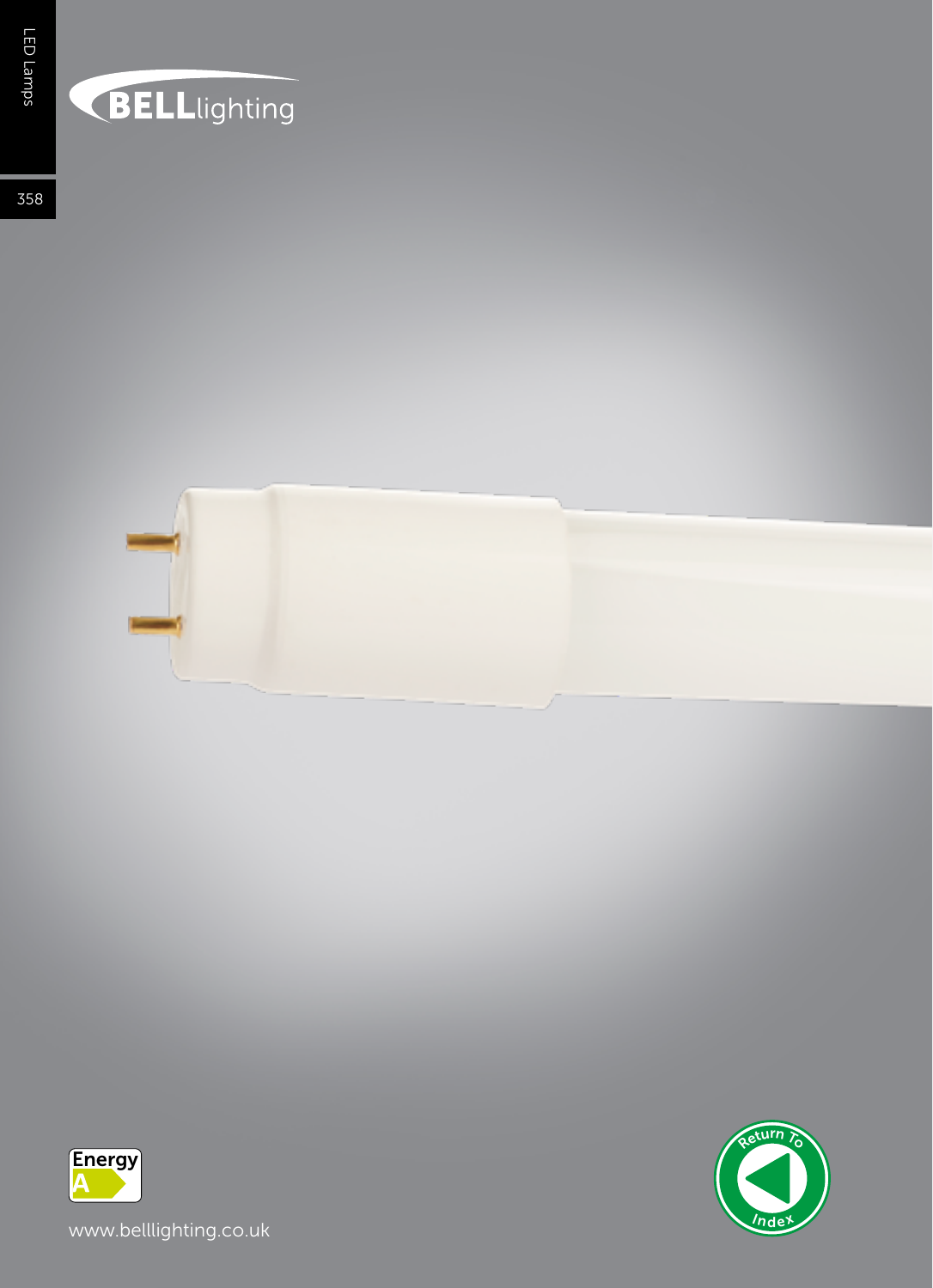## **BELL**lighting

## LED T8

Our LED T8 tubes are suitable for both switch start and high frequency and are the perfect way to replace conventional fluorescent tubes. A cost-effective energy saving solution without the need to replace a complete fitting while reaping the energy saving benefits of LED.

- Designed to replace conventional fluorescent tubes.
- ∞ Long life of 50000 hours
- ∞ Low maintenance costs
- ∞ 5 Year Guarantee3
- ∞ Up to 59% Energy Savings
- ∞ Simple Retrofit



Frosted Glass Cool White Warm White Daylight Tube Ø 28mm 9W L 600mm 14W L 900mm 22W L 1200mm 24W L 1500mm 30W L 1800mm 3 Year Guarantee (9/14/22/24W)3 5 Year Guarantee (30W)3





359